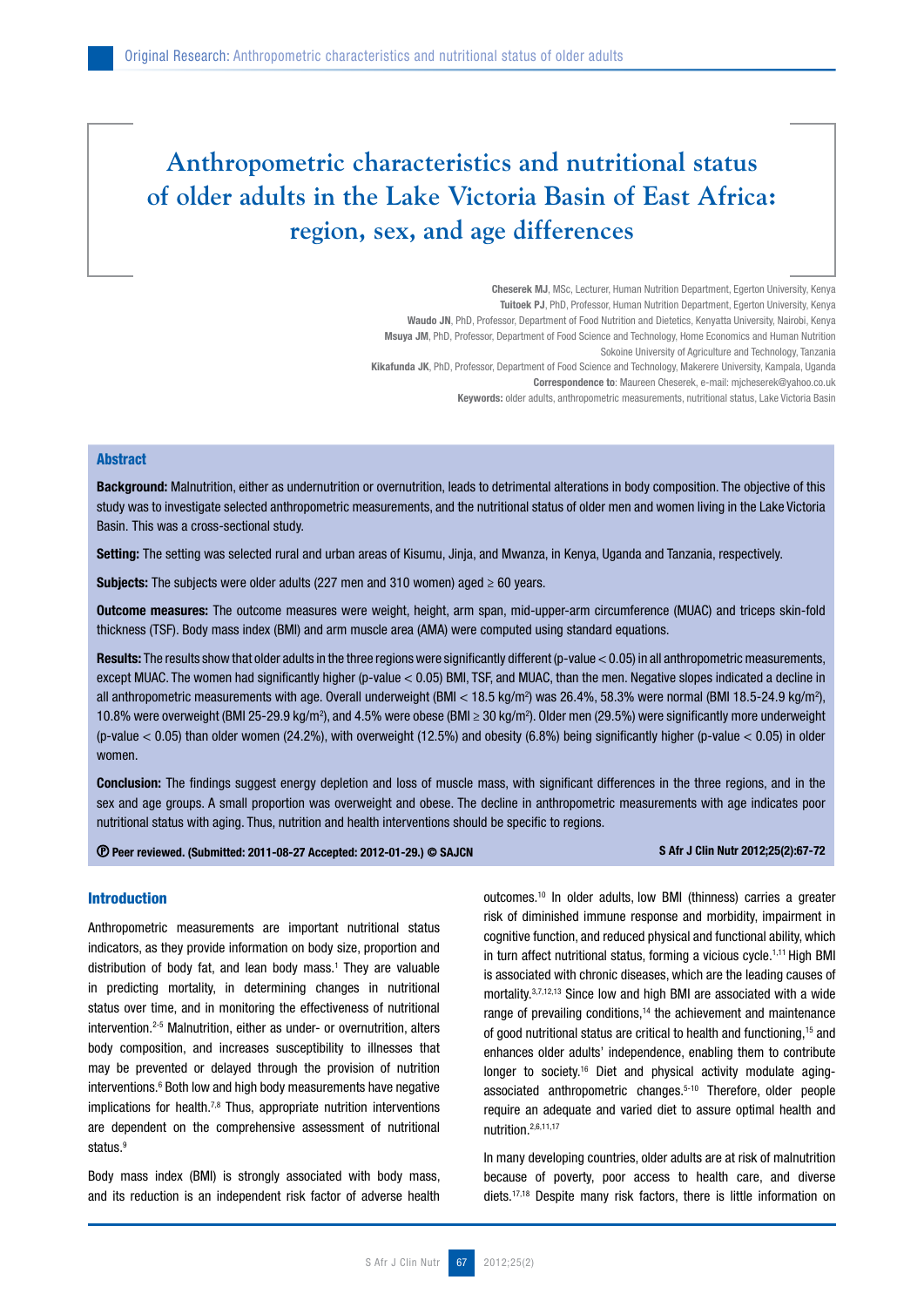anthropometric and nutritional status, thus limiting comparisons with studies in other countries.<sup>19</sup> The Lake Victoria Basin, which is shared by Kenya (6%), Uganda (43%) and Tanzania (51%), is faced with poor food and nutrient diversity and unsustainable food consumption patterns, due to poverty.20 Fishing, the main source of livelihood, has become highly commercialised, leading to the marginalisation of poor households.<sup>21</sup> Therefore, the aim of this study was to investigate selected anthropometric measurements and the nutritional status of older men and women living around Lake Victoria. The study was the second phase of the larger, ongoing Victoria Research Initiative (Vicres), a project that aims to alleviate poverty through the improvement of living conditions in households in the Lake Victoria Basin. The data provides baseline information for planning health and nutritional programmes.

# Method

### Study design and sampling

A cross-sectional study was conducted from 2006-2008 in the urban and rural areas of Kisumu, Jinja, and Mwanza, in the Lake Victoria Basin, falling in Kenya, Uganda and Tanzania, respectively. The three study sites were purposively selected as project areas. In Kisumu, the Winam, Kadibo, Kombewa and Maseno divisions were selected as study areas. Locations within these divisions were then randomly selected for the study. Kagoma, the Jinja municipality and the Buwenge counties of the Jinja District, and Bugogwa, Sangabuye and the Kayenze wards of Ilemela District in Mwanza, were also randomly selected from the total number of wards in the district. Clusters from these selected wards were obtained from the National Bureau of Statistics. Participating households with older adults were then identified by systematic random sampling. The total sample comprised 227 men and 310 women.

#### Data collection, processing and analysis

### *Anthropometry*

Ethical approval to undertake the study was obtained from the relevant authorities. The participants were briefed on the objectives of the study, and gave verbal consent to participate. The research assistants were trained in anthropometric measurement techniques. Anthropometric measurements included weight, height, arm span, mid-upper-arm circumference (MUAC) and triceps skin-fold thickness (TSF). Standard procedures of taking body measurements were followed.<sup>1</sup> Weights were not measured in individuals with oedema. Arm span was used to estimate height for individuals who were unable to stand upright. Body mass index (BMI) was computed using the formula, weight (kg)/height squared (m²). Mid-arm muscle area (AMA) was computed from MUAC and TSF as AMA = [MUAC (cm)  $-(\pi) \times TSF$  cm)<sup>2</sup>]/4  $\pi$ , and corrected for bone area.<sup>22</sup> Measurements were taken twice by the same trained person, to minimise interobserver errors.

#### *Statistical analysis*

Anthropometric measurements were compared across countries, and age groups, and between sexes. BMI  $\leq$  18.5 kg/m<sup>2</sup> was considered underweight, 18.5-24.9 kg/m² was considered normal, 25-29.9 kg/m<sup>2</sup> was considered overweight, and  $\geq$  30 kg/m<sup>2</sup> was considered to be obese.1 MUAC cut-offs of 23 cm and 22 cm were used to define undernutrition in men and women respectively.<sup>1</sup> TSF values < 12 mm and 23 mm, in men and women respectively, were considered an indication of fat depletion.<sup>1</sup> SPSS® version 16 (SPSS, Chicago, USA) was used to analyse all the data. Means, percentages and percentiles were used to describe the data. Chi-square tests were used to compare nutritional status. Independent sample t-test and one-way analysis of variance (ANOVA) were used to investigate gender differences, and regional and age group mean differences, respectively. The relationship between age and anthropometric measurements was determined by linear regression. P-value values < 0.05 were considered to be statistically significant.

#### **Results**

#### *Demographic characteristics*

The study sample comprised 42.3% men and 57.7% women, aged between 60-95 years, with a mean  $\pm$  standard deviation (SD) of 66.1  $\pm$  8.7 years. Mean ages were 65.7  $\pm$  7.9 and 66.5  $\pm$  9.4 years, for

| <b>Measurement</b>                   | <b>Sex</b> | <b>Kisumu</b><br>$(n = 157)^{x}$ | <b>Jinja</b><br>$(n = 198)^{n}$ | <b>Mwanza</b><br>$(n = 182)^{4}$ | <b>All regions</b><br>$(n = 537)^{s}$ |
|--------------------------------------|------------|----------------------------------|---------------------------------|----------------------------------|---------------------------------------|
| Weight (kg)                          | Male       | $59.9 \pm 13.4^{\circ}$          | $54.5 \pm 8.6^{\circ}$          | $54.2 \pm 11.7^{\circ}$          | $55.5 \pm 11.1$                       |
|                                      | Female     | $55.8 \pm 14.5^{\circ}$          | $51.8 \pm 10.8^a$               | $52.9 \pm 12.3^{\circ}$          | $53.6 \pm 12.7$                       |
| Height (m)                           | Male       | $168.0 \pm 7.0^{\circ}$          | $164.0 \pm 7.0^{a,b}$           | $166.0 \pm 9.0^a$                | $166.0 \pm 8.0$                       |
|                                      | Female     | $159.0 \pm 7.0^{\circ}$          | $156.0 \pm 6.0^a$               | $157.0 \pm 7.0^a$                | $157.0 \pm 7.0$                       |
| Body mass index (kg/m <sup>2</sup> ) | Male       | $20.5 \pm 5.1^{\circ}$           | $20.2 \pm 2.8^{a,b}$            | $19.6 \pm 3.2^{\circ}$           | $20.2 \pm 3.3$ <sup>§</sup>           |
|                                      | Female     | $21.9 \pm 5.2^a$                 | $21.4 \pm 4.1^a$                | $21.5 \pm 4.8^a$                 | $21.6 \pm 4.7$ <sup>§</sup>           |
| Mid-upper-arm circumference (cm)     | Male       | $26.5 \pm 3.9^{\circ}$           | $26.1 \pm 2.9^{\circ}$          | $25.5 \pm 3.3^{\circ}$           | $25.9 \pm 3.3$ <sup>§</sup>           |
|                                      | Female     | $27.1 \pm 4.5^{\circ}$           | $27.3 \pm 3.7^{\circ}$          | $27.1 \pm 4.1^a$                 | $27.2 \pm 4.1$ <sup>§</sup>           |
| Triceps skin-fold thickness (mm)     | Male       | $18.5 \pm 8.56^{\circ}$          | $7.07 \pm 4.23$ <sup>a</sup>    | $10.0 \pm 6.0^{\circ}$           | $10.84 \pm 7.58$ <sup>§</sup>         |
|                                      | Female     | $20.9 \pm 9.37^{\circ}$          | $14.25 \pm 6.9^{\circ}$         | $18.0 \pm 11.0^{\circ}$          | $17.89 \pm 9.49$ <sup>§</sup>         |
| Arm muscle area (cm <sup>2</sup> )   | Male       | $24.3 \pm 8.3^{\circ}$           | $35.8 \pm 9.3$ <sup>c</sup>     | $30.6 \pm 9.1^{\circ}$           | $31.0 \pm 10.4$                       |
|                                      | Female     | $29.6 \pm 11.8^a$                | $35.7 \pm 8.9^{\circ}$          | $30.0 \pm 6.4^{\circ}$           | $31.7 \pm 9.9$                        |

Data is represented as mean and standard deviation.

\* = Mean values in rows with different letters are significantly different (Tukey's test), significance, p-value < 0.05 by analysis of variance; § = Mean values in column are significantly different between sexes,  $p$ -value  $< 0.05$  by t-test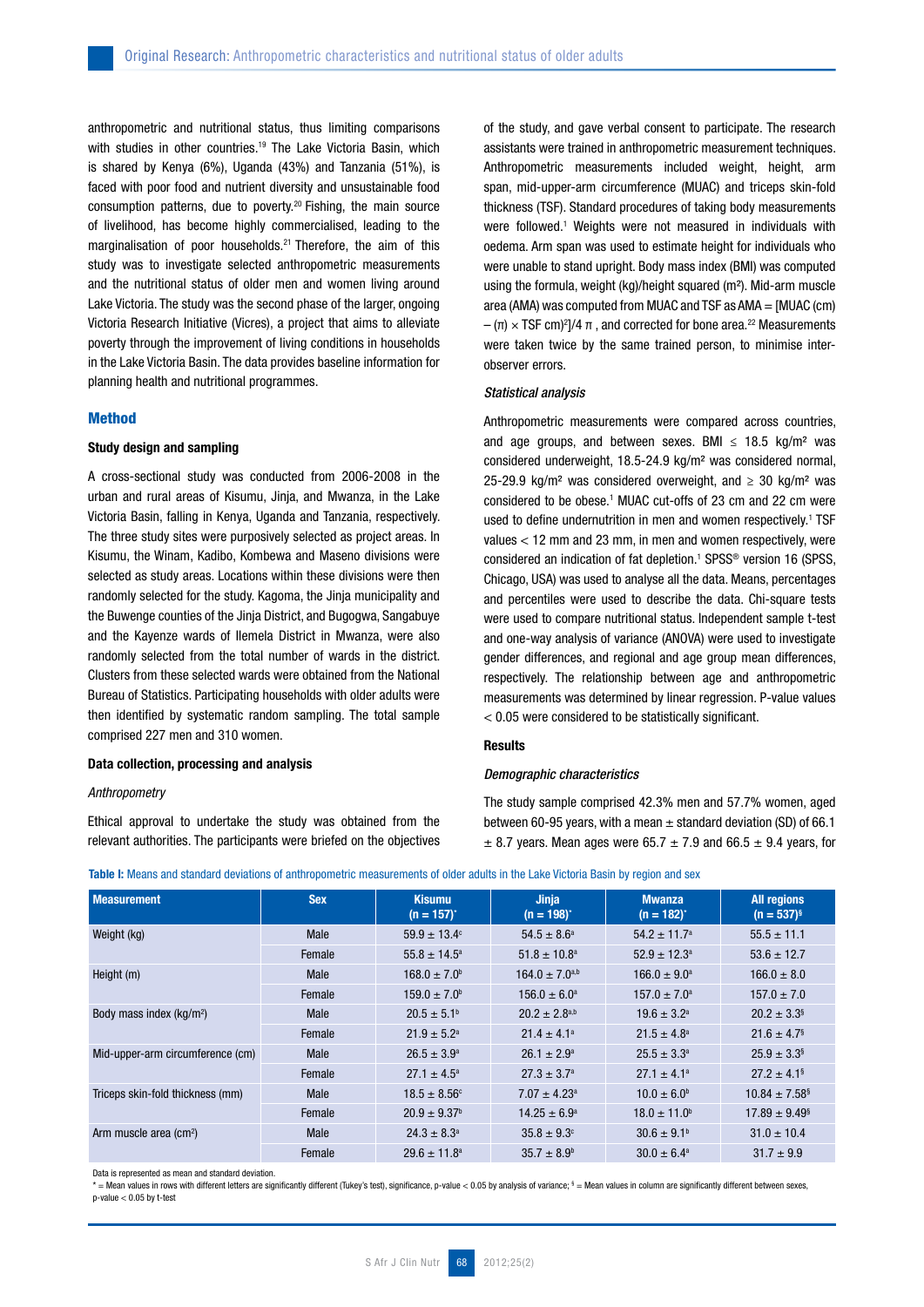|                                      |             | Mean $\pm$ standard         |                |                |      | <b>Percentiles</b> |      |      |      |
|--------------------------------------|-------------|-----------------------------|----------------|----------------|------|--------------------|------|------|------|
|                                      | $\mathbf n$ | deviation                   | 5 <sup>5</sup> | 10             | 25   | 50                 | 75   | 90   | 95   |
| Weight (kg)                          |             |                             |                |                |      |                    |      |      |      |
| 60-64 years                          | 103         | $55.8 \pm 11.0^b$           | 40.6           | 42.9           | 48   | 55                 | 62   | 69.1 | 75.4 |
| 65-69 years                          | 54          | $58.0 \pm 10.9^{\circ}$     | 44.4           | 45             | 49.7 | 56.1               | 63.1 | 74.4 | 84.4 |
| 70-74 years                          | 29          | $52.2 \pm 8.9^{a,b}$        | 38             | 43             | 46.9 | 51                 | 56.2 | 61.6 | 75.8 |
| 75-79 years                          | 22          | $57.6 \pm 14.4^b$           | 38.1           | 44.1           | 49.8 | 55                 | 61.8 | 86.3 | 97.7 |
| $\geq 80$ years                      | 19          | $47.8 \pm 5.8^a$            | 38             | 39             | 44   | 48                 | 51   | 58   |      |
| Height (m)                           |             |                             |                |                |      |                    |      |      |      |
| 60-64 years                          | 103         | $1.66 \pm 0.08^a$           | 1.53           | 1.56           | 1.60 | 1.66               | 1.72 | 1.78 | 1.79 |
| 65-69 years                          | 54          | $1.66 \pm 0.07^a$           | 1.53           | 1.56           | 1.62 | 1.65               | 1.71 | 1.75 | 1.78 |
| 70-74 years                          | 29          | $1.63 \pm 0.06^a$           | 1.48           | 1.55           | 1.58 | 1.65               | 1.68 | 1.70 | 1.72 |
| 75-79 years                          | 22          | $1.63 \pm 0.06^a$           | 1.49           | 1.50           | 1.59 | 1.64               | 1.67 | 1.68 | 1.69 |
| $\geq 80$ years                      | 19          | $1.58 \pm 0.08^a$           | 1.46           | 1.47           | 1.51 | 1.60               | 1.65 | 1.70 |      |
| Body mass index (kg/m <sup>2</sup> ) |             |                             |                |                |      |                    |      |      |      |
| 60-64 years                          | 103         | $20.1 \pm 3.2^{a,b}$        | 15.3           | 16.3           | 18.5 | 19.9               | 22.3 | 24.8 | 26.2 |
| 65-69 years                          | 54          | $20.9 \pm 3.4^{\circ}$      | 16.4           | 17.6           | 18.5 | 20.1               | 22.8 | 25.2 | 29.3 |
| $70-74$ years                        | 29          | $19.2 \pm 2.5^{a,b}$        | 14.8           | 15.8           | 17.7 | 19.1               | 20.5 | 21.8 | 24.8 |
| 75-79 years                          | 22          | $21.4 \pm 4.8$ <sup>b</sup> | 16.4           | 16.6           | 18.6 | 19.8               | 23.8 | 28.5 | 35.5 |
| $\geq 80$ years                      | 19          | $18.2 \pm 2.3^a$            | 14.2           | 14.9           | 17.2 | 17.8               | 20.8 | 21.4 |      |
| Mid-upper-arm circumference (cm)     |             |                             |                |                |      |                    |      |      |      |
| 60-64 years                          | 103         | $26.4 \pm 3.2^b$            | 21             | 22.3           | 24.5 | 26                 | 28.2 | 30.4 | 32.4 |
| 65-69 years                          | 54          | $26.1 \pm 3.2^b$            | 20.4           | 22.8           | 24.8 | 26.2               | 27.8 | 30.8 | 32   |
| $70-74$ years                        | 29          | $24.9 \pm 3.5^{a,b}$        | 17.5           | 20.5           | 23.5 | 24.5               | 26.2 | 29   | 32.7 |
| 75-79 years                          | 22          | $26.5 \pm 3.7^b$            | 21.2           | 22.3           | 24.3 | 26                 | 27.6 | 33.6 | 36.2 |
| $\geq 80$ years                      | 19          | $23.5 \pm 2.3^a$            | 17.4           | 20.2           | 22.3 | 24                 | 25   | 26.2 |      |
| Triceps skin-fold thickness (mm)     |             |                             |                |                |      |                    |      |      |      |
| 60-64 years                          | 103         | $11.5 \pm 7.5^a$            | 3              | $\overline{4}$ | 5    | 10                 | 15   | 25   | 27   |
| 65-69 years                          | 54          | $10.4 \pm 8.1^a$            | 2.7            | 3              | 5    | 8                  | 15   | 21.2 | 24.4 |
| $70-74$ years                        | 29          | $9.9 \pm 6.9^{\circ}$       | 3              | 3              | 4    | 9                  | 14.8 | 21.2 | 25.2 |
| 75-79 years                          | 22          | $10.2 \pm 6.8^a$            | $\overline{4}$ | $\overline{4}$ | 5    | 8                  | 14   | 19.6 | 29.9 |
| $\geq 80$ years                      | 19          | $8.5 \pm 6.1^a$             | 3              | 3              | 4    | $6\phantom{1}$     | 12.3 | 19.5 |      |
| Arm muscle area (cm <sup>2</sup> )   |             |                             |                |                |      |                    |      |      |      |
| 60-64 years                          | 103         | $31.9 \pm 10.9^{\rm a}$     | 15.3           | 18.6           | 24.7 | 30.8               | 39   | 47.7 | 52.8 |
| 65-69 years                          | 54          | $32.4 \pm 9.9^{\circ}$      | 13.1           | 19.9           | 26.6 | 33.7               | 39.3 | 42.9 | 47.7 |
| $70-74$ years                        | 29          | $28.4 \pm 12.3^a$           | 4.5            | 16.9           | 20.7 | 28.5               | 34.8 | 42.9 | 57.5 |
| 75-79 years                          | 22          | $31.7 \pm 8.3^a$            | 17             | 19.8           | 25.3 | 32.9               | 39.7 | 41.9 | 44.5 |
| $\geq 80$ years                      | 19          | $26.1 \pm 6.9^{\circ}$      | 14.2           | 17.4           | 20.7 | 25.2               | 31.4 | 36.9 |      |

#### Table II: Means, standard deviations, and percentiles of older men in the Lake Victoria Basin by age group

Mean values in column with different letters were significantly different (Tukey's test), significance, p-value < 0.05 by analysis of variance

men and women respectively. The mean age for men in Kisumu, Jinja, and Mwanza, was  $66.4 \pm 7.2$ ,  $65.8 \pm 7.7$ , and  $65.5 \pm 8.5$ years, respectively. Women were aged 66.5  $\pm$  5.0, 63.8  $\pm$  7.8, and 69.6  $\pm$  11.0 years, in Kisumu, Jinja, and Mwanza, respectively. In all the regions combined, the respondents aged from 60-64 years comprised 44.2%; 17.4% were aged between 65-69 years, whereas 15.7%, 10.9%, and 11.7%, were aged 70-74, 75-79, and ≥ 80 years, respectively.

#### *Anthropometric characteristics*

Table I shows that most anthropometric measurements were significantly different (p-value  $<$  0.05) across the regions. Notable findings are that older adults in Kisumu had higher values for all anthropometric measurements, except arm muscle area. Men in Kisumu were heavier, taller, and had higher TSF. In Mwanza, men had significantly lower BMI. Older women differed significantly in height, TSF and AMA, but not in weight, BMI and MUAC. AMA was significantly higher in Jinja men and women. In the combined regions, women had significantly higher (p-value < 0.05) BMI, TSF and MUAC than men.

Tables II and III show anthropometric measurements distributed by age group for men and women respectively. In men, a significant difference (p-value  $< 0.05$ ) was evident in weight, BMI and MUAC across age groups. Those  $\geq$  80 years had the lowest levels. No significant differences were found in women. Generally, there was a decline in anthropometric measurements with increasing age in the selected percentiles.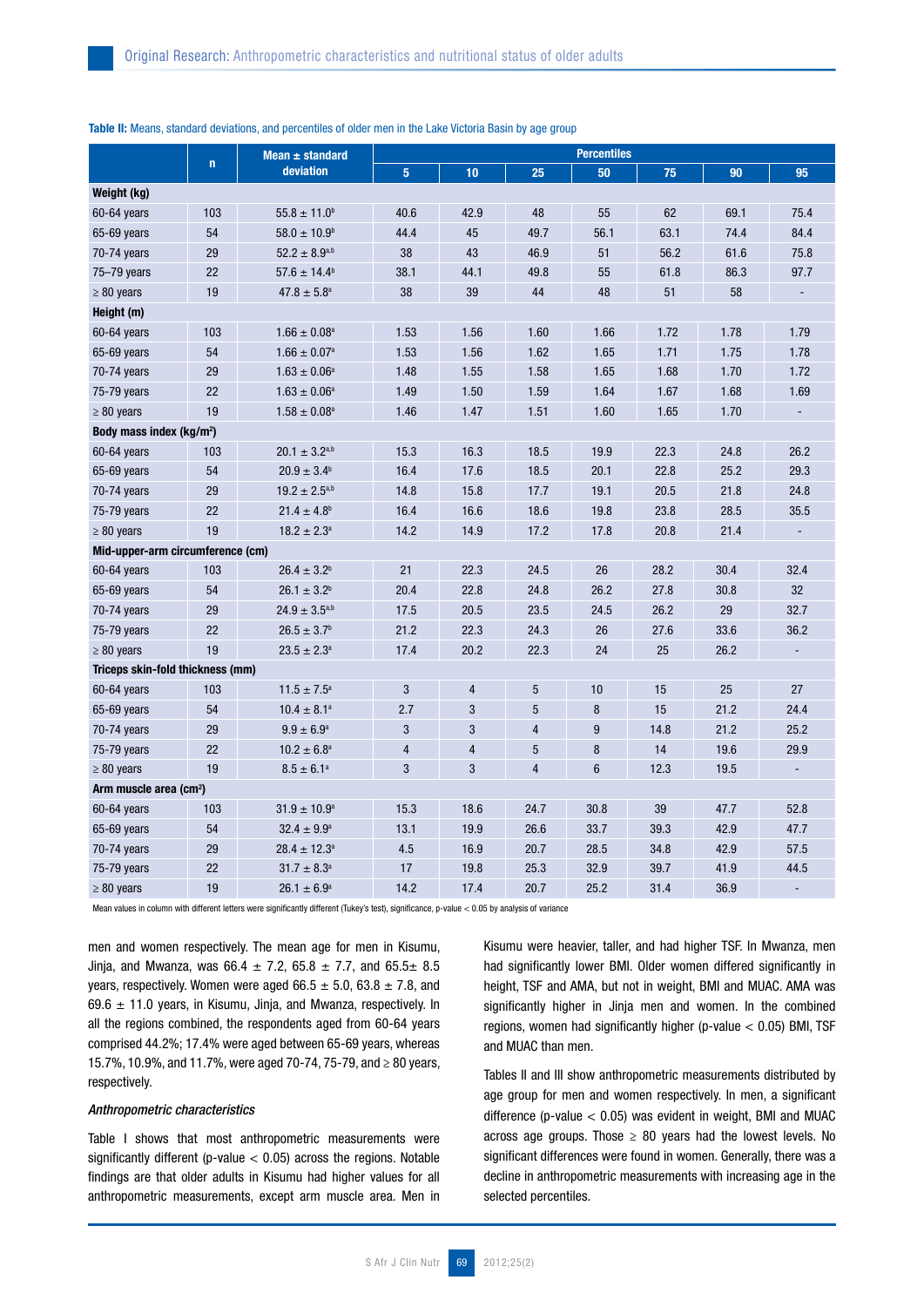| Table III: Means, standard deviations, and percentiles of older women in the Lake Victoria Basin by age group |  |  |  |  |  |  |  |  |  |
|---------------------------------------------------------------------------------------------------------------|--|--|--|--|--|--|--|--|--|
|---------------------------------------------------------------------------------------------------------------|--|--|--|--|--|--|--|--|--|

|                                      |             | Mean $\pm$ standard        |                |                |      | <b>Percentiles</b> |      |      |      |
|--------------------------------------|-------------|----------------------------|----------------|----------------|------|--------------------|------|------|------|
|                                      | $\mathbf n$ | deviation                  | 5 <sup>5</sup> | 10             | 25   | 50                 | 75   | 90   | 95   |
| Weight (kg)                          |             |                            |                |                |      |                    |      |      |      |
| $60 - 64$ years                      | 143         | $55.5 \pm 13.4^a$          | 39.8           | 42.4           | 47   | 53                 | 59.6 | 72.3 | 86.1 |
| 65-69 years                          | 37          | $52.5 \pm 14.7^{\circ}$    | 33.8           | 35.3           | 43   | 48.5               | 58.7 | 71.4 | 94.2 |
| 70-74 years                          | 57          | $53.4 \pm 11.6^a$          | 38.9           | 41.9           | 45.4 | 51                 | 60.5 | 69.1 | 80   |
| 75-79 years                          | 39          | $51.6 \pm 9.8^a$           | 35.5           | 38             | 44   | 51.5               | 60   | 65   | 70.7 |
| $\geq 80$ years                      | 34          | $49.6 \pm 12.1^a$          | 32.6           | 36.3           | 42   | 45.8               | 56   | 68.9 | 74.5 |
| Height (m)                           |             |                            |                |                |      |                    |      |      |      |
| 60-64 years                          | 143         | $1.57 \pm 0.07^{\text{a}}$ | 1.47           | 1.49           | 1.53 | 1.57               | 1.62 | 1.66 | 1.68 |
| 65-69 years                          | 37          | $1.57 \pm 0.07^{\text{a}}$ | 1.46           | 1.47           | 1.52 | 1.56               | 1.62 | 1.69 | 1.70 |
| 70-74 years                          | 57          | $1.55 \pm 0.05^{\rm a}$    | 1.46           | 1.49           | 1.52 | 1.56               | 1.58 | 1.63 | 1.65 |
| 75-79 years                          | 39          | $1.57 \pm 0.07^{\text{a}}$ | 1.45           | 1.47           | 1.53 | 1.57               | 1.60 | 1.67 | 1.75 |
| $\geq 80$ years                      | 34          | $1.57 \pm 0.05^{\text{a}}$ | 1.44           | 1.48           | 1.52 | 1.58               | 1.62 | 1.64 | 1.65 |
| Body mass index (kg/m <sup>2</sup> ) |             |                            |                |                |      |                    |      |      |      |
| $60 - 64$ years                      | 143         | $22.4 \pm 4.9^a$           | 16.1           | 17.3           | 19   | 21.3               | 24.6 | 28.9 | 35.9 |
| 65-69 years                          | 37          | $21.1 \pm 4.8^a$           | 14.3           | 15.4           | 17.7 | 20.3               | 23.9 | 27.8 | 32.7 |
| 70-74 years                          | 57          | $21.9 \pm 4.7^{\circ}$     | 16.7           | 17.2           | 18.9 | 20.9               | 23.8 | 27.8 | 33.8 |
| 75-79 years                          | 39          | $20.7 \pm 3.8^a$           | 13.6           | 16.1           | 18.3 | 20.7               | 23.3 | 25.5 | 27.5 |
| $\geq 80$ years                      | 34          | $19.8 \pm 4.5^{\circ}$     | 12.5           | 14.4           | 16.7 | 18.7               | 22.3 | 27.1 | 29.5 |
| Mid-upper-arm circumference (cm)     |             |                            |                |                |      |                    |      |      |      |
| 60-64 years                          | 143         | $27.6 \pm 4.1^a$           | 23             | 23.5           | 24.9 | 27.2               | 29   | 33.3 | 36.4 |
| 65-69 years                          | 37          | $27.2 \pm 4.8^a$           | 19.9           | 20             | 25.1 | 27.3               | 29.5 | 33.9 | 39.1 |
| 70-74 years                          | 57          | $27 \pm 4.5^{\circ}$       | 21.9           | 22.1           | 23.  | 25.5               | 28.9 | 33.2 | 36.2 |
| 75-79 years                          | 39          | $26.9 \pm 3.6^a$           | 22             | 22.8           | 24   | 27                 | 29.5 | 32.1 | 33   |
| $\geq 80$ years                      | 34          | $26.1 \pm 3.8^a$           | 19.6           | 21.4           | 23.9 | 25.6               | 27.6 | 33   | 33.8 |
| Triceps skin-fold thickness (mm)     |             |                            |                |                |      |                    |      |      |      |
| 60-64 years                          | 143         | $18.6 \pm 8.8^a$           | $\overline{7}$ | 9              | 12   | 18                 | 24   | 28.9 | 35.9 |
| 65-69 years                          | 37          | $18.3 \pm 10.8^a$          | 4.9            | 6.6            | 10.5 | 15                 | 25   | 33   | 45.1 |
| 70-74 years                          | 57          | $16.9 \pm 11.7^a$          | 5.7            | 7.4            | 9.5  | 14                 | 20.5 | 27.4 | 41.9 |
| 75-79 years                          | 39          | $18.2 \pm 9.0^a$           | 5              | $6\phantom{1}$ | 9    | 19                 | 25   | 30   | 32   |
| $\geq 80$ years                      | 34          | $15.5 \pm 6.8^a$           | 5.4            | $\overline{7}$ | 10   | 15                 | 19.5 | 25   | 27.2 |
| Arm muscle area (cm <sup>2</sup> )   |             |                            |                |                |      |                    |      |      |      |
| 60-64 years                          | 143         | $32.6 \pm 11.5^a$          | 17.4           | 20.9           | 25.2 | 32.1               | 38.1 | 46.1 | 53.6 |
| 65-69 years                          | 37          | $30.7 \pm 8.6^a$           | 16.1           | 18.5           | 23.8 | 31.4               | 37.6 | 42.0 | 42.7 |
| $70-74$ years                        | 57          | $32.7 \pm 7.8^a$           | 21.7           | 22.9           | 27.2 | 32.3               | 37.4 | 43.6 | 45   |
| 75-79 years                          | 39          | $29.5 \pm 7.1^a$           | 16.6           | 18.1           | 24.7 | 29.5               | 34.5 | 37.9 | 43.8 |
| $\geq 80$ years                      | 34          | $30.5 \pm 10.2^a$          | 16             | 16.9           | 24.6 | 28.9               | 34.5 | 48.9 | 53.9 |

Mean values in column with common letter indicates no significant difference (Tukey's test), significance, p-value > 0.05 by analysis of variance

Table IV shows the sex-specific intercepts and slopes for age in association with anthropometric measurements. Negative slopes indicate a decline in body measurements with increasing age, which showed a greater magnitude in men in than women, except for BMI and MUAC.

#### *Prevalence of malnutrition*

The prevalence of underweight was 26.4%, 58.3% had a normal weight, 10.8% were overweight, and 4.5% were obese. A significantly higher proportion of men, than women, were underweight (p-value < 0.05), with more women being overweight and obese. Overall undernutrition was 8.8% using MUAC; 14.7% and 4.8% in men and women respectively (Table V).

# **Discussion**

This study provides information on the anthropometric and nutritional status of older people in the Lake Victoria Basin, East Africa. The comparisons across regions and age groups, and between older men and women, facilitate focused nutrition interventions in these areas. Although the mean BMI in the three countries was within the normal range  $(18.5-24.9 \text{ kg/m}^2)$ , a high proportion of the people  $(26.4\%)$ were considered to be undernourished. The overall prevalence of undernutrition among older people in sub-Saharan Africa is reported to be between six per cent in Cameroon, and 48% in Ghana.<sup>19</sup> Generally, undernutrition is reported to be higher in men (7-42%) than in women (2-45%). The prevalence of overweight is between 2.5-21%, with larger proportions of women being overweight than men. Our study showed similar trends. In the current study, the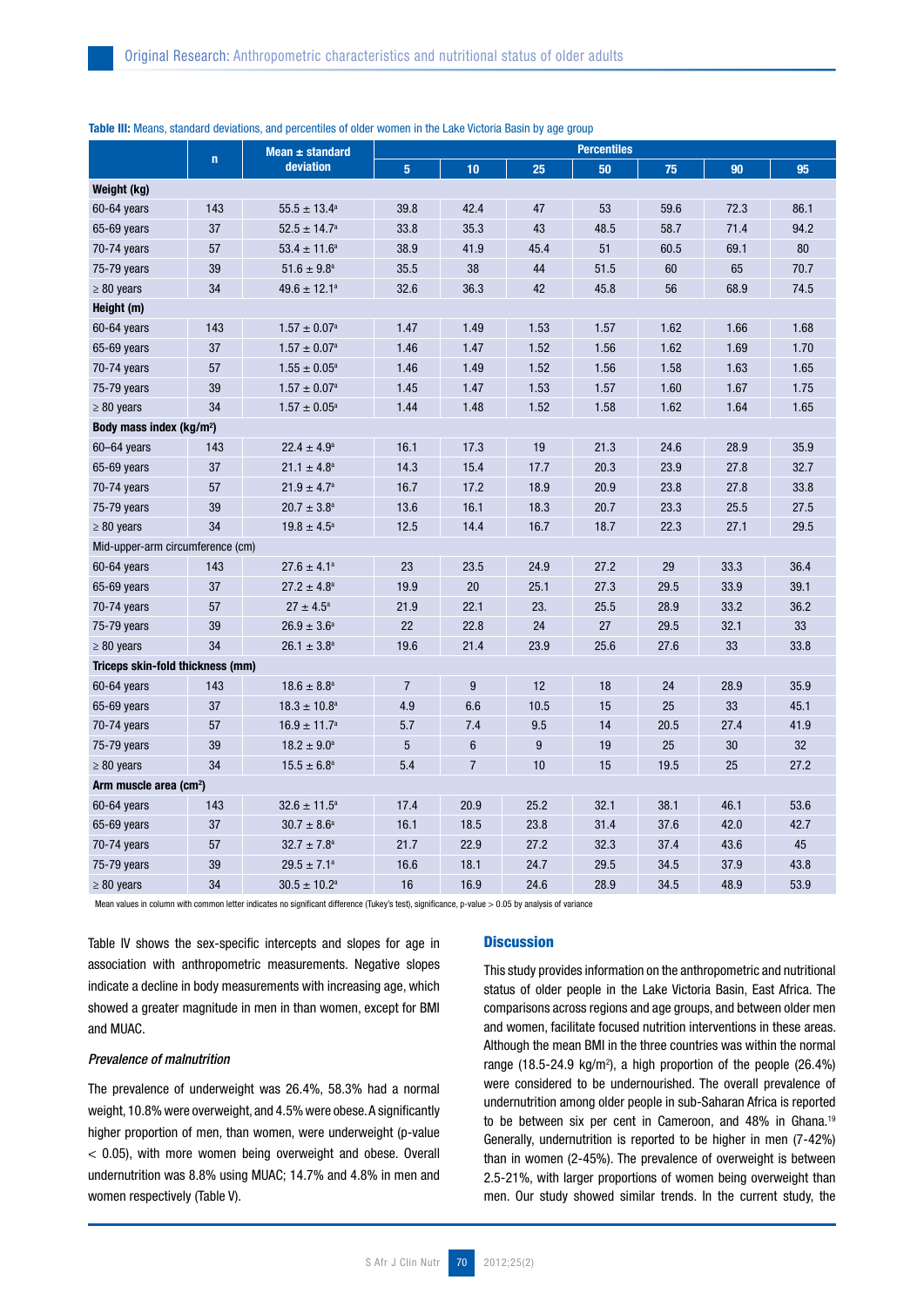#### Table IV: Regression coefficients for the association between age and anthropometric measurements in older adults in the Lake Victoria Basin

|                                      |                                                                                    | <b>Men</b>     | <b>Women</b>                         |                                      |  |  |
|--------------------------------------|------------------------------------------------------------------------------------|----------------|--------------------------------------|--------------------------------------|--|--|
| <b>Dependent variable</b>            | Slope for age in years<br><b>Intercept</b><br>(standard error)<br>(standard error) |                | <b>Intercept</b><br>(standard error) | <b>Intercept</b><br>(standard error) |  |  |
| Weight (kg)                          | 71.21 (2.64)                                                                       | $-0.99(0.05)$  | 73.44 (2.26)                         | $-0.13(0.04)$                        |  |  |
| Height (m)                           | 84.64 (10.18)                                                                      | $-11.44(6.14)$ | 61.53 (10.61)                        | $-3.14(6.72)$                        |  |  |
| Body mass index (kg/m <sup>2</sup> ) | 69.93 (3.17)                                                                       | $-0.21(0.16)$  | 74.48 (2.43)                         | $-0.37(0.11)$                        |  |  |
| Mid-upper-arm circumference<br>(cm)  | 78.57 (4.05)                                                                       | $-0.12(0.07)$  | 74.88 (3.49)                         | $-0.31(0.13)$                        |  |  |
| Triceps skin-fold thickness<br>(mm)  | 67.13 (0.93)                                                                       | $-0.49(0.16)$  | 68.37 (1.15)                         | $-0.02(0.06)$                        |  |  |
| Arm muscle area $(cm2)$              | 69.45 (1.66)                                                                       | $-0.12(0.06)$  | 69.57 (1.78)                         | $-0.09(0.05)$                        |  |  |

Table V: Nutritional status of older adults in the Lake Victoria Basin

|                             | <b>Proportion (%)</b> |                  |                 |                  |                                   |  |  |  |
|-----------------------------|-----------------------|------------------|-----------------|------------------|-----------------------------------|--|--|--|
| <b>Measurement</b>          | <b>Sex</b>            | Kisumu (n = 157) | Jinja (n = 198) | Mwanza (n = 182) | <b>All regions</b><br>$(n = 537)$ |  |  |  |
| <b>Body mass index</b>      |                       |                  |                 |                  |                                   |  |  |  |
| Underweight <sup>a</sup>    | Male                  | 21.3             | 21.4            | 38.9             | 29.5                              |  |  |  |
|                             | Female                | 27.3             | 24.0            | 21.6             | 24.2                              |  |  |  |
|                             | <b>Both</b>           | 25.6             | 24.3            | 29.7             | 26.4                              |  |  |  |
| <b>Normal</b> <sup>a</sup>  | Male                  | 63.8             | 65.6            | 54.4             | 60.8                              |  |  |  |
|                             | Female                | 50.0             | 58.3            | 62.0             | 56.5                              |  |  |  |
|                             | <b>Both</b>           | 54.1             | 61.6            | 58.2             | 58.3                              |  |  |  |
| Overweight <sup>a</sup>     | Male                  | 10.6             | 10.0            | $5.6\,$          | 8.4                               |  |  |  |
|                             | Female                | 13.6             | 12.0            | 12.0             | 12.5                              |  |  |  |
|                             | <b>Both</b>           | 12.7             | 11.1            | 8.8              | 10.8                              |  |  |  |
| Obese <sup>a</sup>          | Male                  | 4.3              | $\pmb{0}$       | 1.1              | 1.3                               |  |  |  |
|                             | Female                | 9.1              | 5.6             | 5.4              | 6.8                               |  |  |  |
|                             | <b>Both</b>           | 7.6              | 3.0             | 3.3              | 4.5                               |  |  |  |
| Mid-upper-arm circumference |                       |                  |                 |                  |                                   |  |  |  |
| Undernourished              | Male                  | 15.6             | 14.4            | 14.6             | 14.7                              |  |  |  |
|                             | Female                | 5.5              | 4.6             | 4.3              | 4.8                               |  |  |  |
|                             | <b>Both</b>           | 7.0              | 8.6             | 10.5             | 8.8                               |  |  |  |
| <b>Normal</b>               | Male                  | 84.4             | 85.6            | 85.4             | 85.3                              |  |  |  |
|                             | Female                | 94.5             | 95.4            | 95.7             | 95.2                              |  |  |  |
|                             | <b>Both</b>           | 93.0             | 91.4            | 89.5             | 91.2                              |  |  |  |

a = Chi-square tests showed a non-significant difference (p-value > 0.05) across countries for both men and women, but a significant difference between men and women

significant differences in anthropometry in the three countries may be attributed to different food consumption and physical activity patterns.6,17 It was evident that older adults in Kisumu were better nourished, while in general, those from Mwanza (Tanzania) had lower anthropometric measurements. In Tanzania, older adults had a lower mean BMI  $\left($  < 18.5 kg/m<sup>2</sup>) compared to those in other countries in sub-Saharan Africa.19 The older adults in Jinja had a higher lean body mass and less fat, thus more protein reserves, but clearly deficient fat stores. This may be attributed to limitations in caloric adequacy in contrast to protein intake, or to intensive physical activity. In addition, the findings suggest protein energy malnutrition in Mwanza, and protein inadequacy in Kisumu. Overall, they suggest a high prevalence of protein energy malnutrition in the study area.

Age-related changes in anthropometric measurements occurred in a sex-differential manner, suggesting differentials in future ill health, functional impairment and mortality.<sup>1</sup> Women had better anthropometric characteristics than men. They had higher BMI and MUAC, and more subcutaneous fat (greater TSF values) than men. This may be attributed to a combination of short stature and the absence of activity that requires heavy physical exercise, thereby leading to the deposition of excess fat.<sup>5</sup> Therefore, the women had more energy stores than the men, although they were equally deficient in protein reserves, as indicated by the insignificant difference (p-value  $> 0.05$ ) in muscle mass (AMA). This suggests that, in developing countries, older adults may be equally vulnerable to protein deficiency.